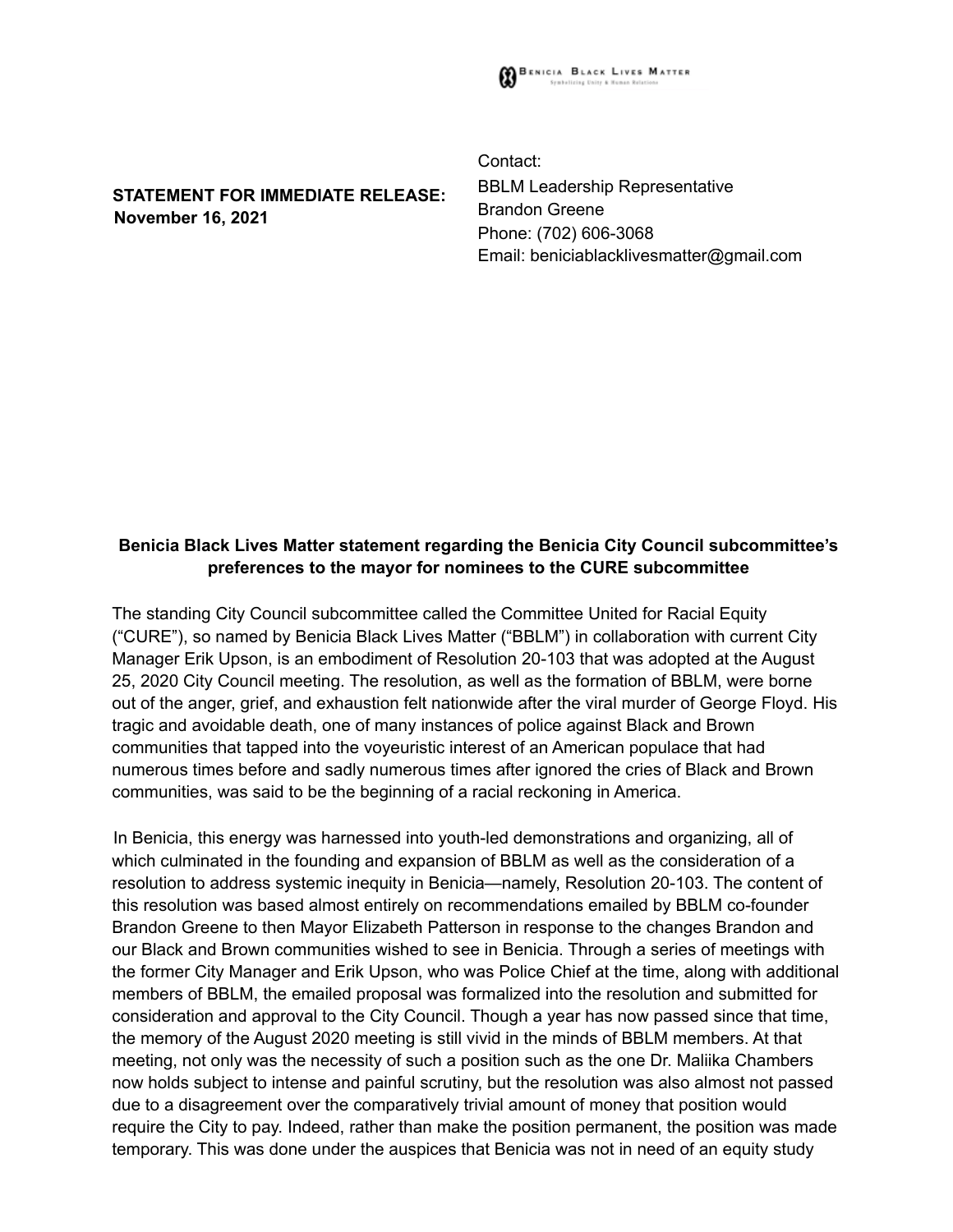and that it was questionable whether Benicia even has a racism problem.

One year later, after patiently waiting for the work of CURE to begin, and after being promised that two of its members would have a place on the subcommittee that would not exist without them, BBLM members had to sit and watch as the Council—against public outcry—voted to reconstitute the membership of CURE, making all of the seats at large. BBLM members who had for a year been in constant contact with Dr. Chambers, whose position was established by BBLM's own efforts, about when the work would start were told that they would have to apply and interview for the subcommittee.Three members applied: 1) Brandon Greene, Director of the Racial Justice and Economics Program for the Northern Californian arm of the ACLU; 2) Amira Barger, Public Health and Diversity, Equity, and Inclusion consultant; and 3) Kashanna Shaw-Patten, experienced medical professional and educational/health advocate. Of the three BBLM members who applied, only Amira was advanced.

The City Council subcommittee's preferences to the mayor for other candidates despite the obvious qualifications of the BBLM applicants, were made without adherence to nor respect for the work of those who are responsible for the proposed mission and mandate of CURE—in particular, the work of Brandon Greene. Instead, the subcommittee's choice to advance other candidates who, at a glance, do not hold the qualifications of BBLM's two rejected applicants appears to be a concerted action on behalf of City Council to erase the work of BBLM and to dilute the work of the CURE subcommittee before that work has even begun, an action in line with the current reporting about the lack of fidelity to the value of actual change, supposedly promised by the cries of allyship at the inception of this country's so-called racial reckoning. Indeed, just one year after making a series of grand promises to its Black and Brown communities, Benicia is now a hub of the inevitable backlash that accompanies any attempts to take bold steps to address racial inequity. With no voyeuristic element in the form of public attention to buoy its progress, Benicia's leadership has begun to retreat from its promises, even as it asks us to trust its intentions.

This outcome would be dismaying if not for its painful predictability. As the *Mother Jones* article, *One Year After George Floyd's Murder, the Racial Reckoning Gave Way to a Backlash,* describes:

"...the data suggested that the surge in approval in 2020 was due to the shocking nature of the viral video of Floyd's grueling death, not an actual embrace of the Black Lives Matter movement. All of this adds up to what appears to be yet another example of the inevitable backlash that occurs after a broad movement for racial justice takes place. It's a cycle that repeats itself throughout American history…

"Why does this pattern keep repeating? Why does it seem like with every pivotal moment, like when thousands were taking to the street to protest police brutality, we eventually end up with some version of the status quo? Perhaps it's the final result of the inherent friction between two